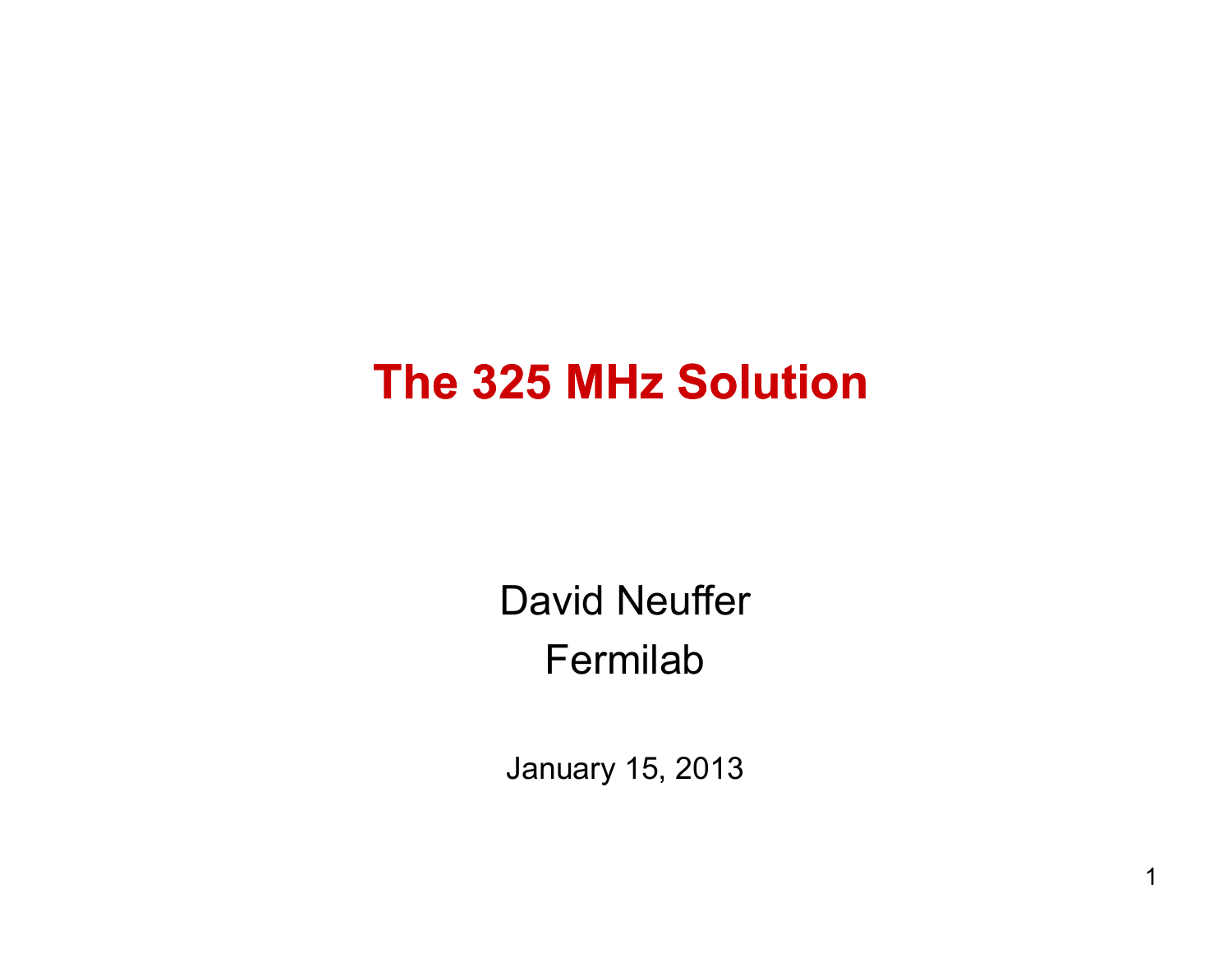





### **Front End for the IDS Neutrino Factory**

- Basis for engineering/costs
	- Rf, requirements
	- Engineering required
- **Redesign for 325 MHz** 
	- ??

### **rf gradient/ B concerns**

- $\blacksquare$ Transit Time Factor
- $\mathcal{L}_{\mathcal{A}}$ Pill-box radius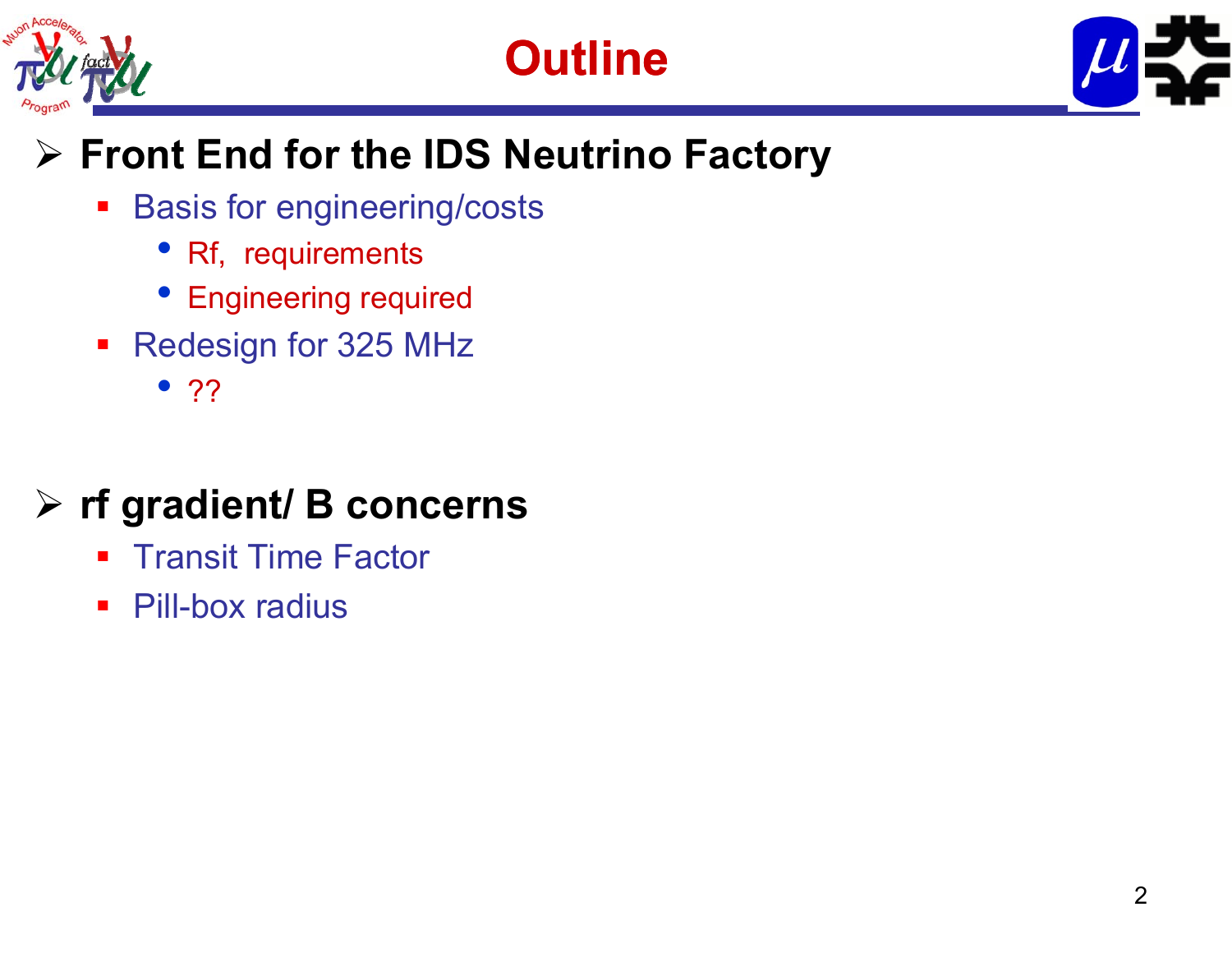



#### **μCol-νFact Front End was matched to 201.25 MHz**

- Ŧ matched to Fermilab Linac
- **Cooling at 200, 400, 600, 800 …MHz**

#### **Project X is matched to 1300 MHz (ILC)**

- $\mathcal{L}_{\mathcal{A}}$ match to 650 / 325 / 162.5...
	- 433, 216.67, …
- match to 162.5 or 216.7 is similar to 201.25

#### **Match to 325 MHz is not as straightforward**

- Ŧ requires  $~500 \rightarrow 325$  MHz rf in Buncher /Rotator
- **•** apertures are more restricted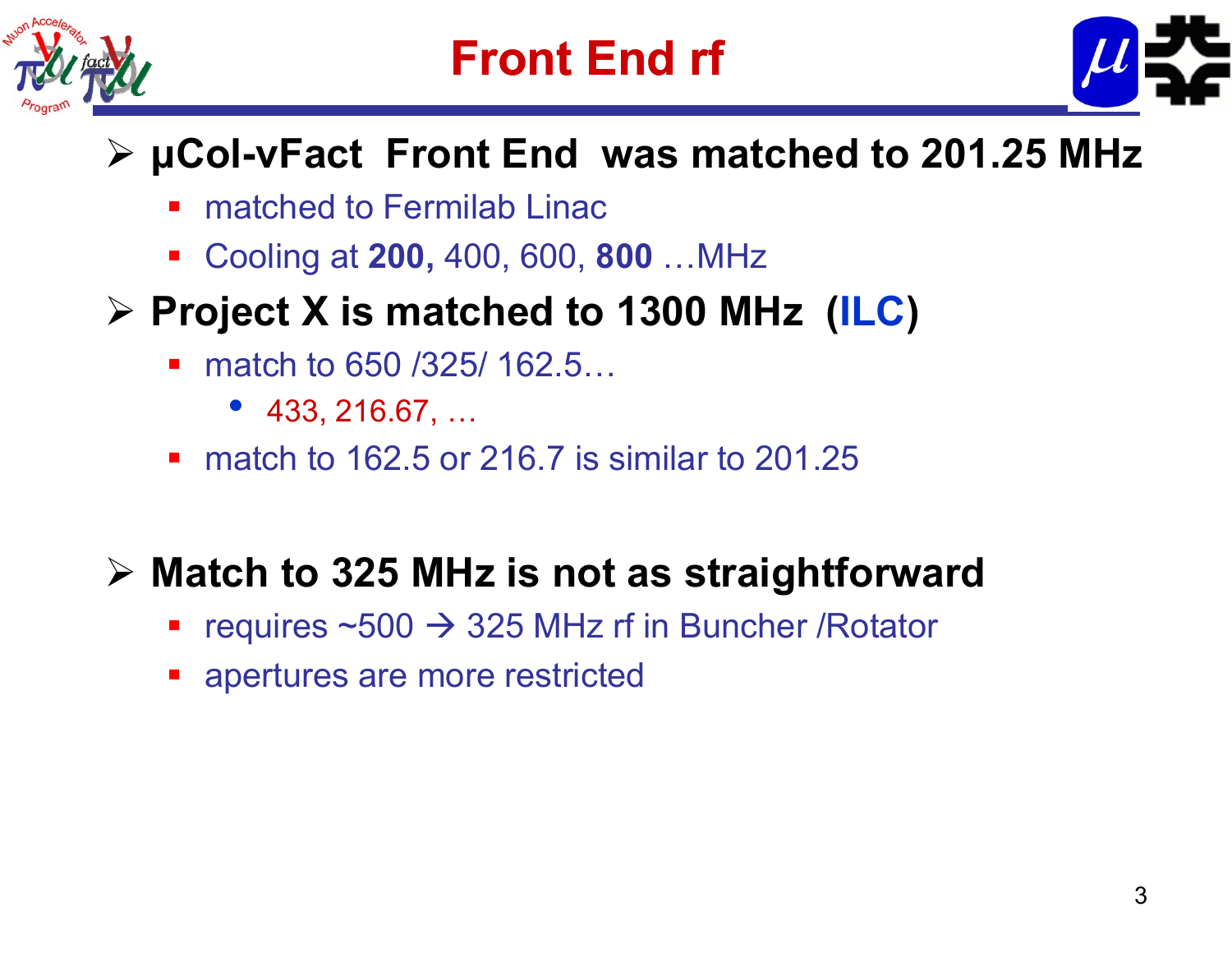

- $\sum_{i=1}^{n}$ **Drift (π→μ)**
- **"Adiabatically" bunch beam first (weak 320 to 232 MHz rf)**
- **Φ-E rotate bunches E bunches – align bunches to ~equal energies**
	- 232 to 202 MHz, 12MV/m
- **Cool beam 201.25MHz**

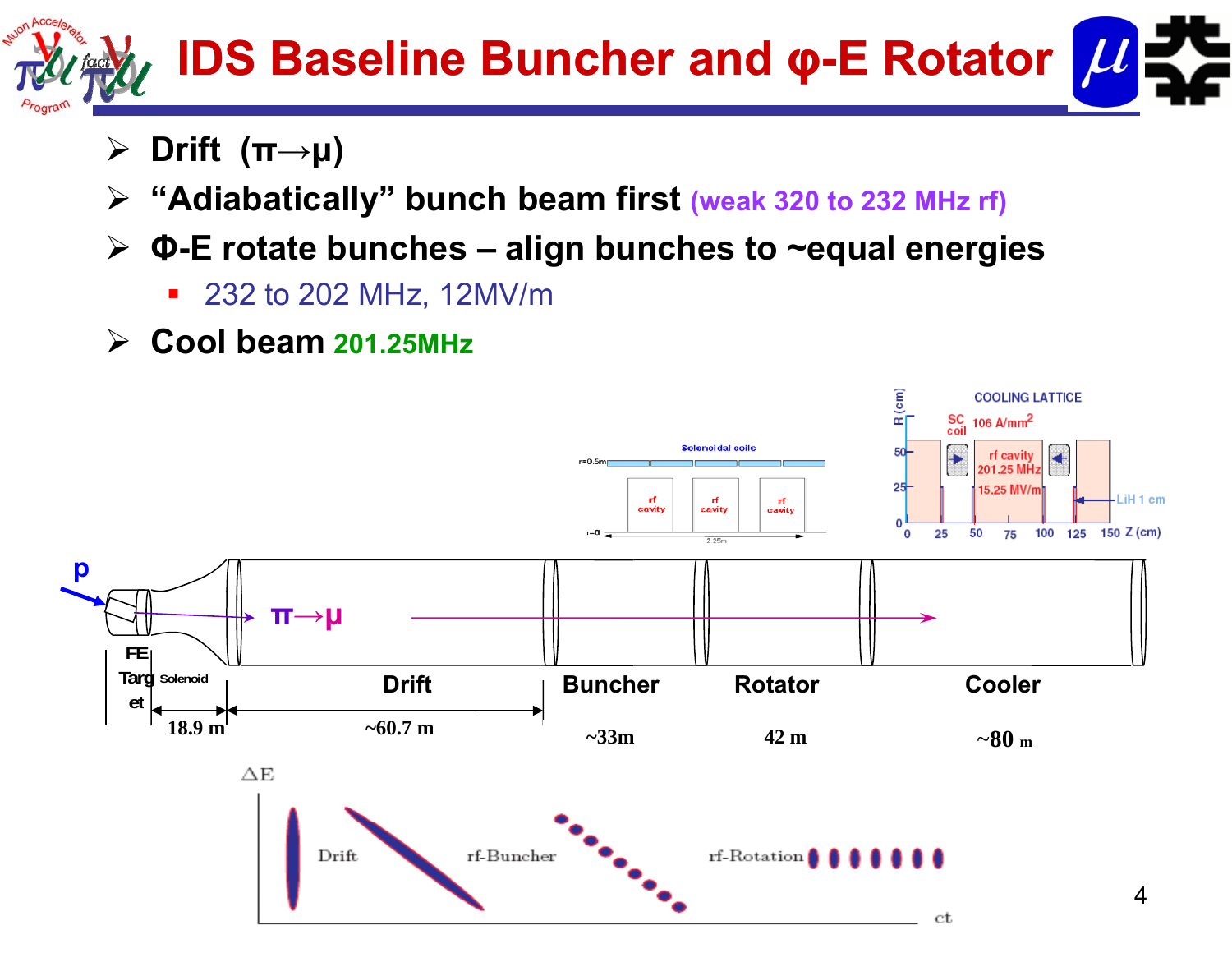# **Rf Buncher/Rotator/Cooler requirements**

#### $\blacktriangleright$ **Buncher**

- $\blacksquare$ **37** cavities (**13** frequencies)
- $\blacksquare$ **13** power supplies **(~1—3MW)**
- $\blacktriangleright$  **RF Rotator**
	- $\overline{\phantom{a}}$ **56** cavities (**15** frequencies)
	- $\blacksquare$ 12 MV/m, 0.5m
	- $\blacksquare$ ~**2.5MW** (peak power) per cavity
- **Cooling System – 201.25 MHz**
	- $\blacksquare$ 100 0 5m cavities (75m cooler) 0.5m cooler), **15MV/m**
	- $\blacksquare$ <sup>~</sup>**4MW** /cavity – most expensive item





| <b>Front End</b><br>section | Length      | #rf<br>cavities | frequencies       | $#$ of<br>freq. | rf<br>gradient | rf peak power<br>requirements         |
|-----------------------------|-------------|-----------------|-------------------|-----------------|----------------|---------------------------------------|
| <b>Buncher</b>              | 33m         | 37              | 319.6 to<br>233.6 | 13              | $4$ to $8$     | $~1$ to 3.5 MW/freq.                  |
| <b>Rotator</b>              | 42m         | 56              | 230.2 to<br>202.3 | 15              | 12.5           | ~2.5MW/cavity                         |
| Cooler                      | 75m         | 100             | 201.25MHz         | 1               | 16 MV/m        | ~4MW/cavity                           |
| <b>Total</b>                | $\sim$ 240m | 193             |                   | 29              | $~1000$ MV     | $-550$ MW<br>15<br>400MW from cooling |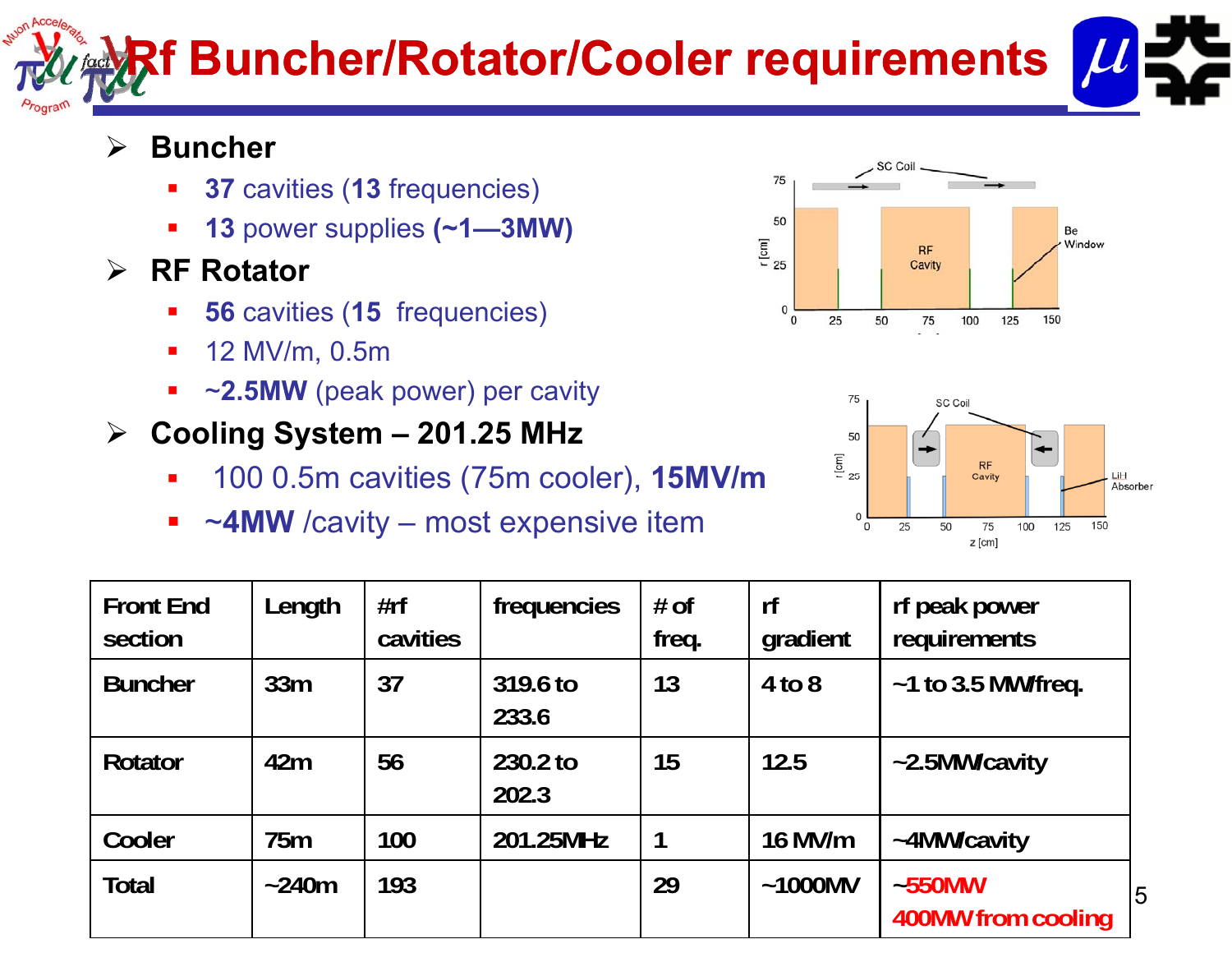

### **rf constraints**



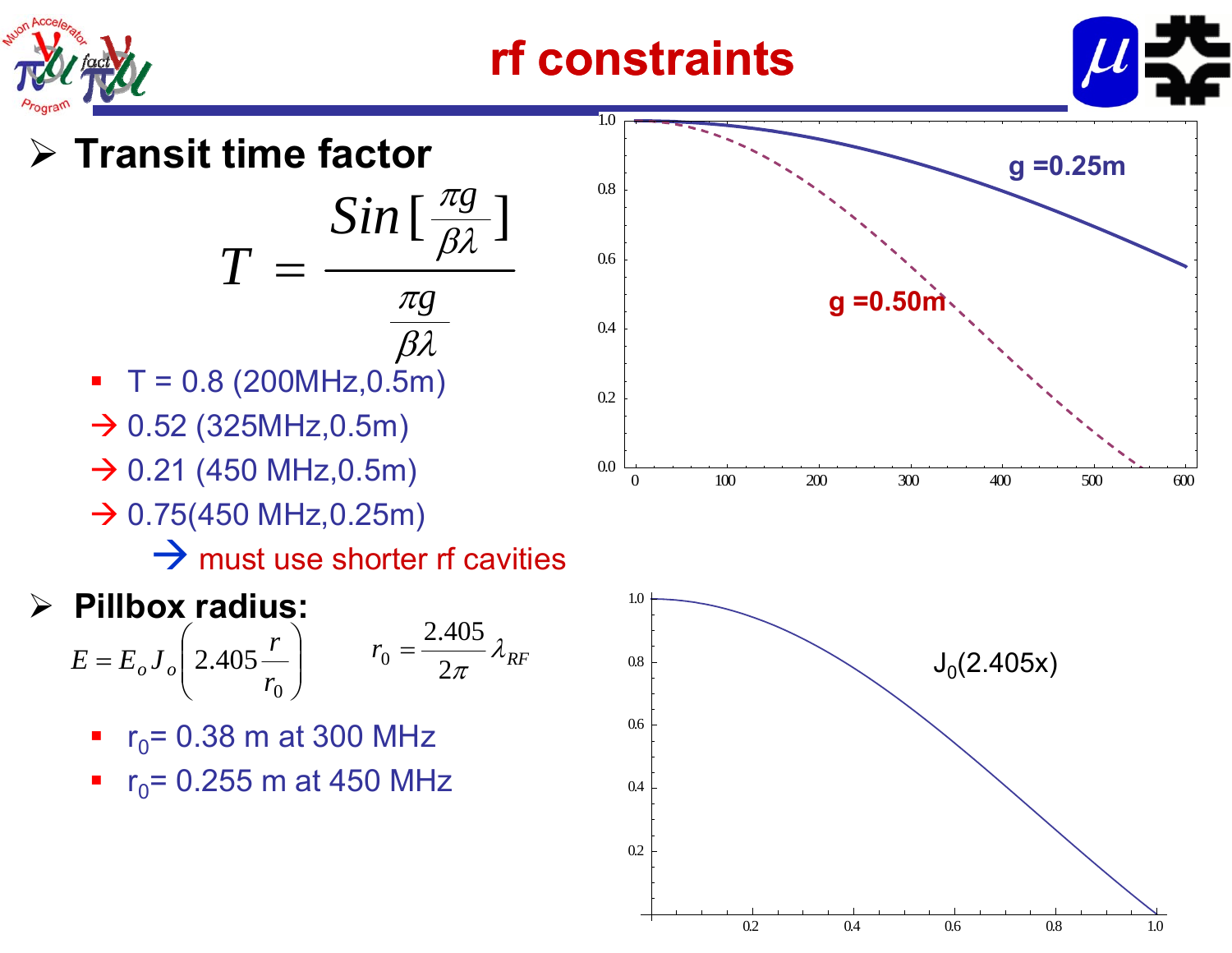# **Components of 325MHz System**





#### **Drift**

 $\blacksquare$  20T $\rightarrow$  2T

#### **Buncher**

- $\blacksquare$  P<sub>o</sub>=250MeV/c
- $\blacksquare$  P<sub>N</sub>=154 MeV/c; N=12
- $V_{rf}$ : 0 $\rightarrow$  15 MV/m
	- (2/3 occupied)
- f<sub>RF</sub>:550<del>></del> 371MHz

#### $\blacktriangleright$  $\triangleright$  Rotator

- $\blacksquare$  V<sub>rf</sub> : 20MV/m
	- • $\bullet$  (2/3 occupied)
- f<sub>RF</sub>:370<del>></del> 326MHz
- N=12.05
- P $_{\rm 0,}$  P $_{\rm N}$  $\rightarrow$  245 MeV/c
- **Cooler**
	- 325 MHz
	- 25 MV/m
	- 2 1.5 cm LiH absorbers /0.75m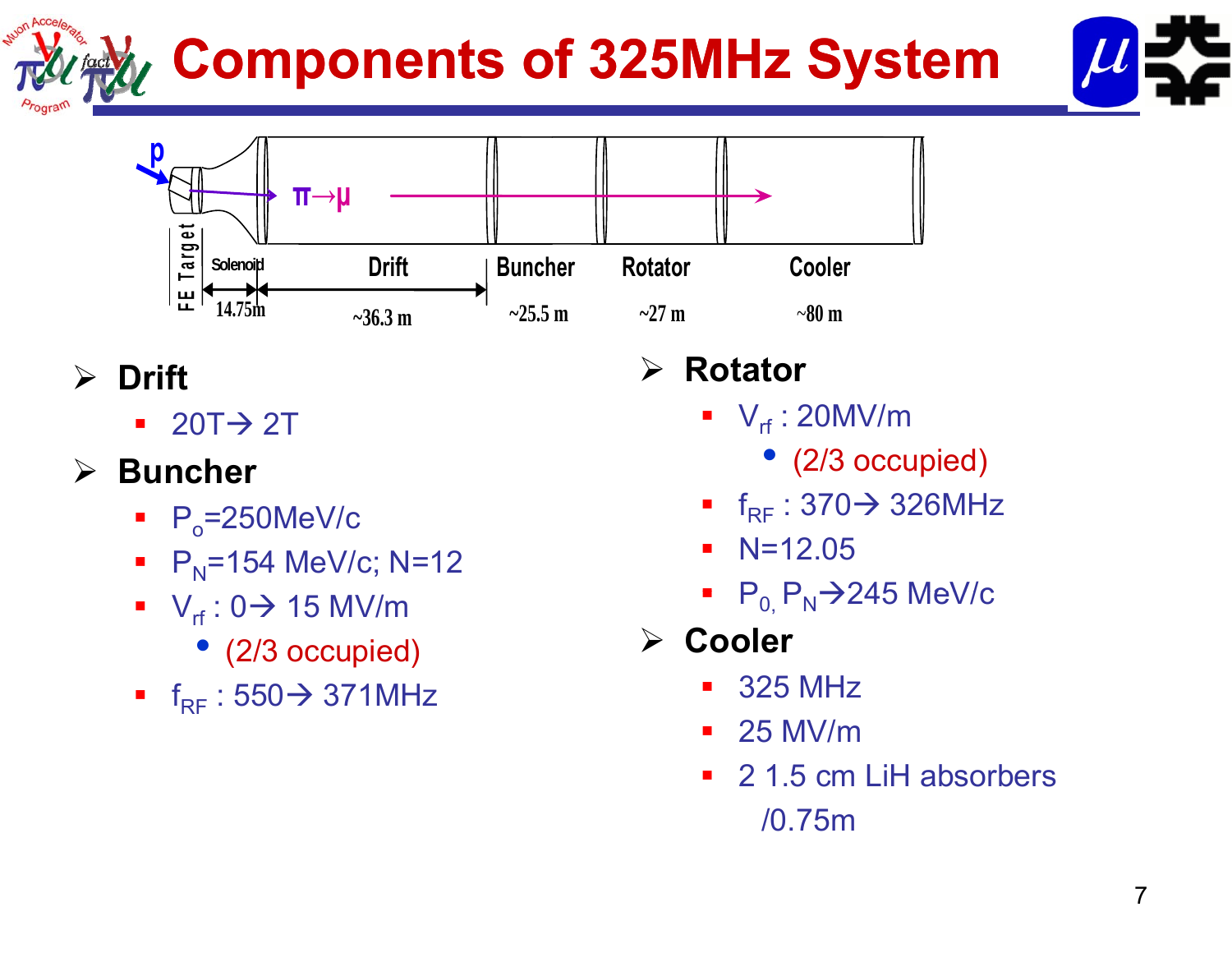## **Propagation through the transport**



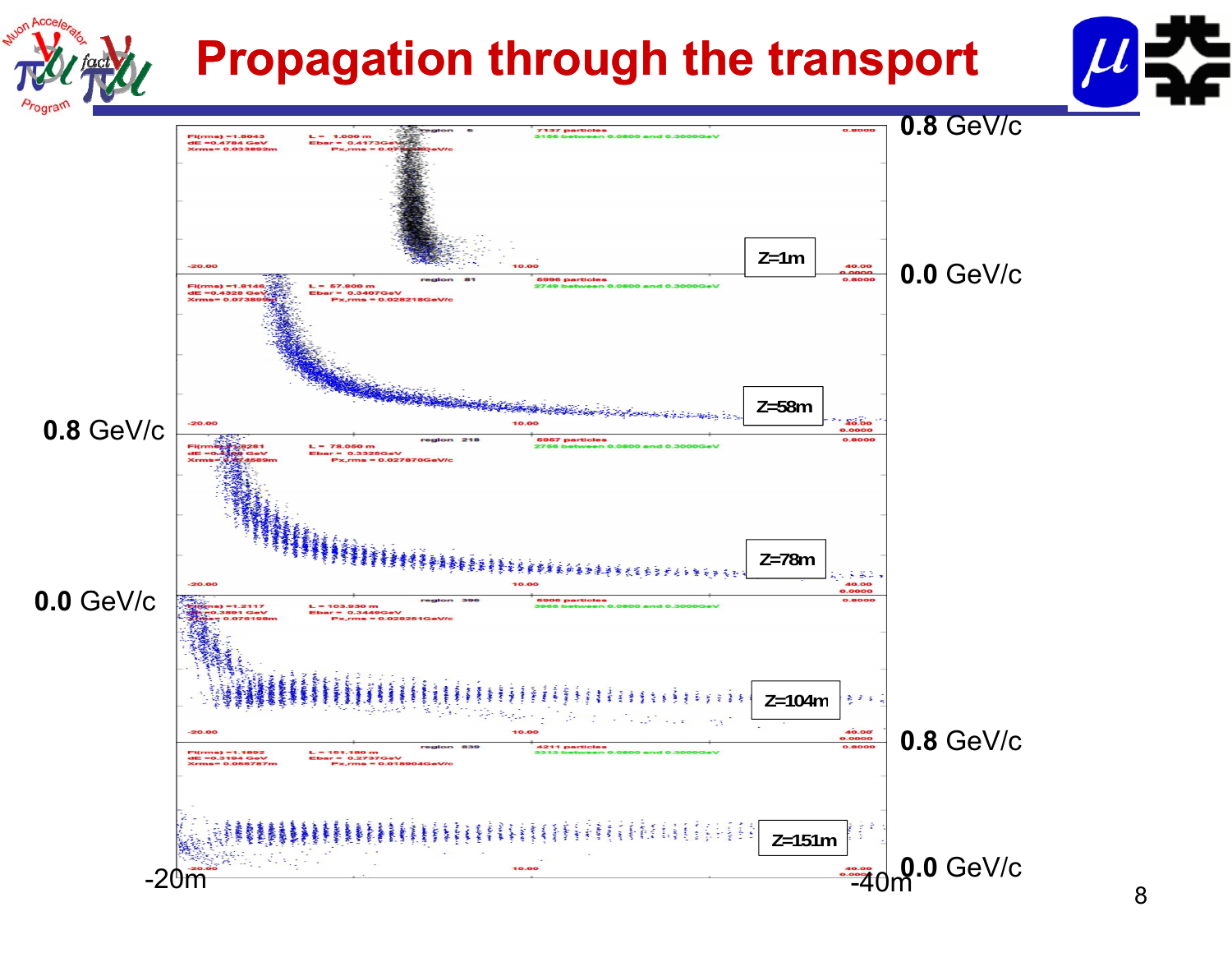

# **Variant 325MHz System**





- $\blacksquare$  20T $\rightarrow$  2T
- $\blacktriangleright$  **Buncher**
	- $\blacksquare$  P<sub>o</sub>=250MeV/c
	- $\blacksquare$  P<sub>N</sub>=154 MeV/c; N=12
	- $V_{rf}$ : 0 $\rightarrow$  15 MV/m
		- (2/3 occupied)
	- f<sub>RF</sub>:490<del>></del> 365MHz RF



#### $\sum_{i=1}^{n}$ **Rotator**

- $\blacksquare$  V<sub>rf</sub> : 20MV/m
	- (2/3 occupied)
- f<sub>RF</sub>:364-<del>)</del>326MHz
- $\blacksquare$  N=12.045
- $P_0$ ,  $P_N$  $\rightarrow$ 245 MeV/c
- **Cooler**
	- 325 MHzΞ
	- $-25$  MV/m
	- 2 1.5 cm LiH absorbers /0.75m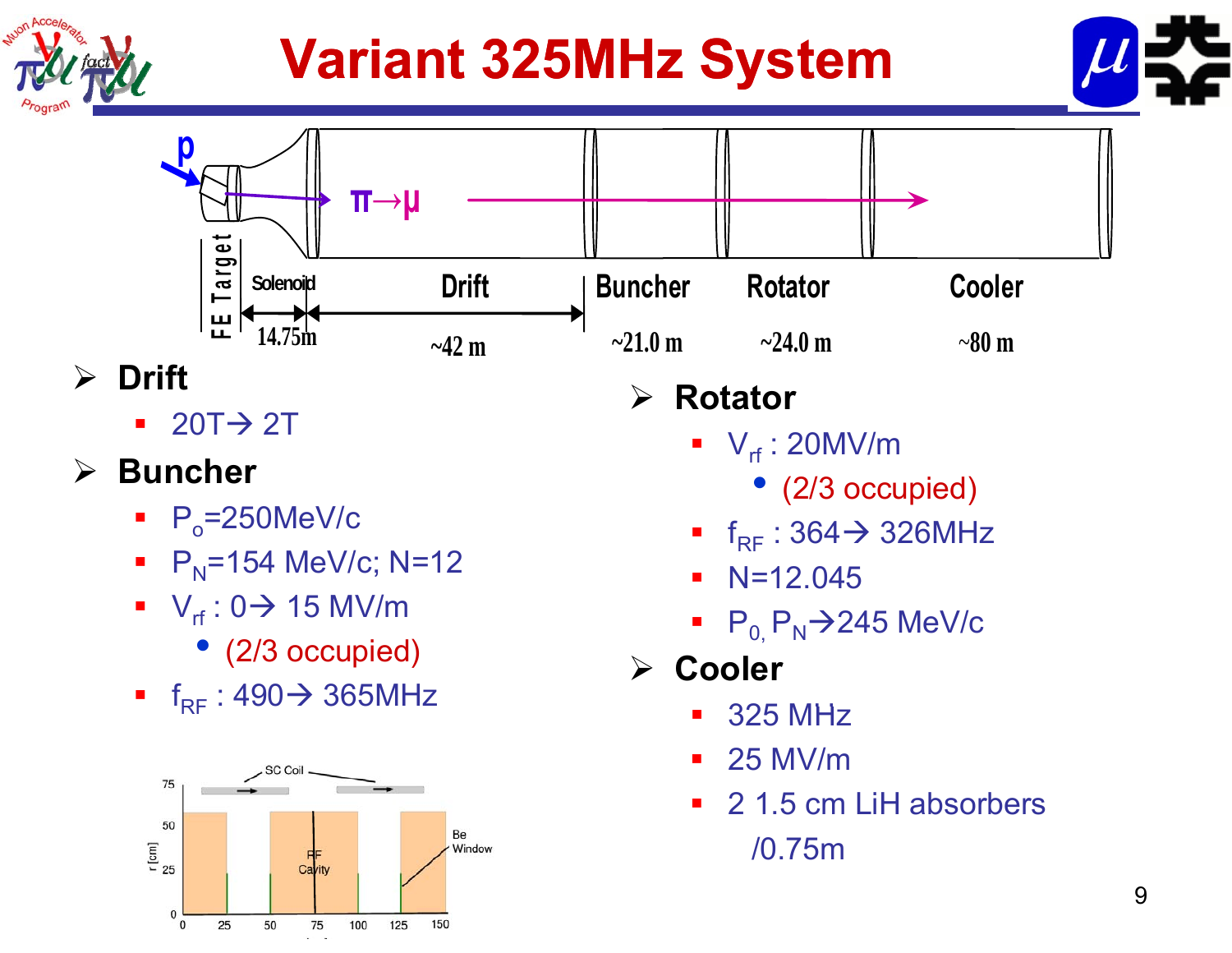

### **Simulation Results**



#### $\blacktriangleright$ **Simulation obtains**

- $\overline{\phantom{a}}$  $\sim$ 0.125 μ/p within acceptances p
- $\blacksquare$ with ~60m Cooler
- $\blacksquare$  shorter than baseline

#### **But**

- $\blacksquare$  uses higher gradient
- $\blacksquare$  325 MHz – less power

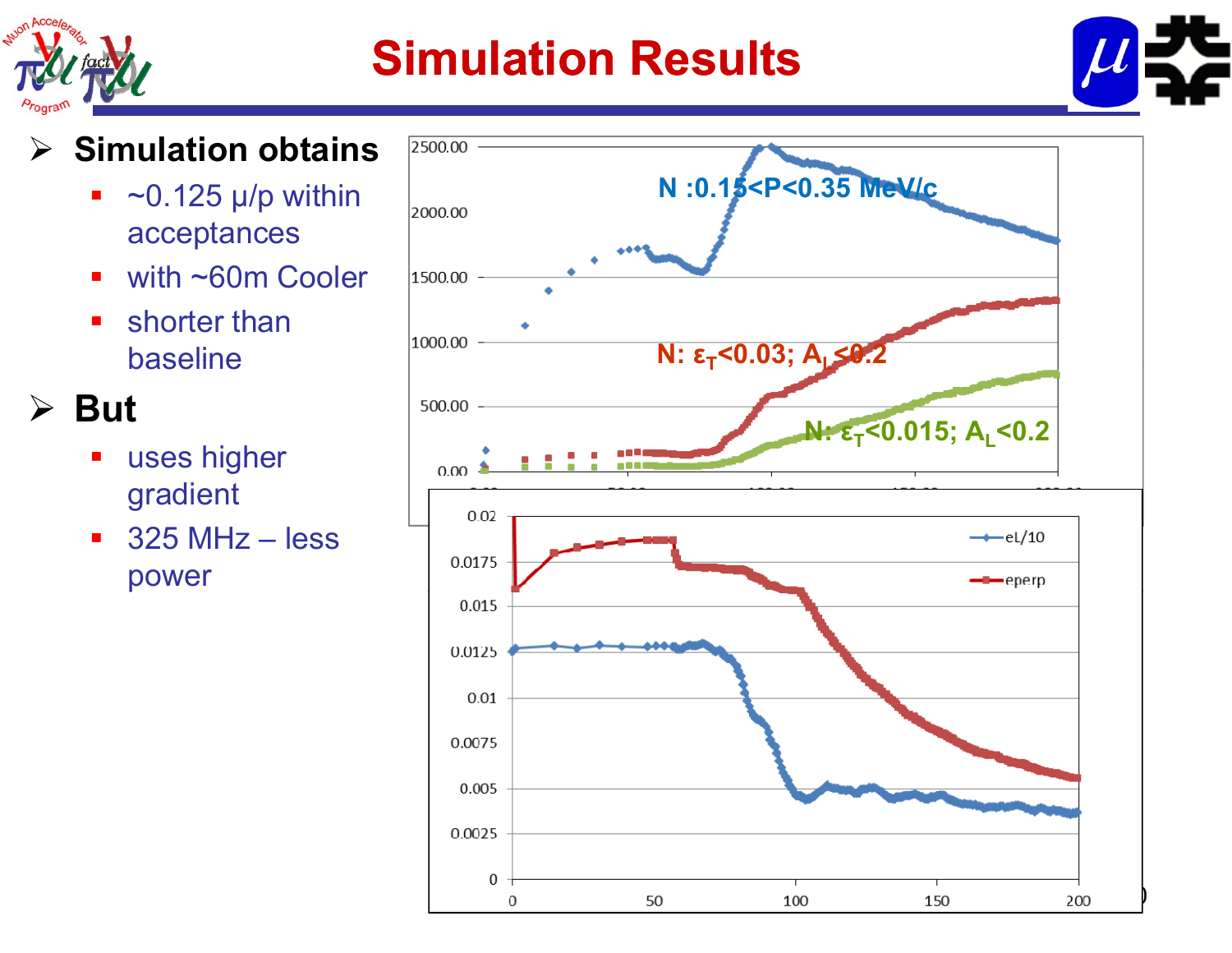

# **Variations**



- **Gradient is a bit higher than IDS baseline or initial Muon Collider version** 
	- ■ 15/20/25 MV/m  $\rightarrow$  0.125 μ/p
	- $\blacksquare$  $-$  12.5/18/22.5  $\rightarrow$  0.115
	- 12/16/20 MV/m  $\rightarrow$  0.102
	- 12/15/18 MV/m  $\rightarrow$  0.095
- **Apertures are smaller smaller**
	- $\blacksquare$ Use higher field transport to make beam smaller?
	- $\blacksquare$  2T  $\rightarrow$  3T ? (with stronger focusing making the beam smaller
		- first try had similar to baseline (not much better...)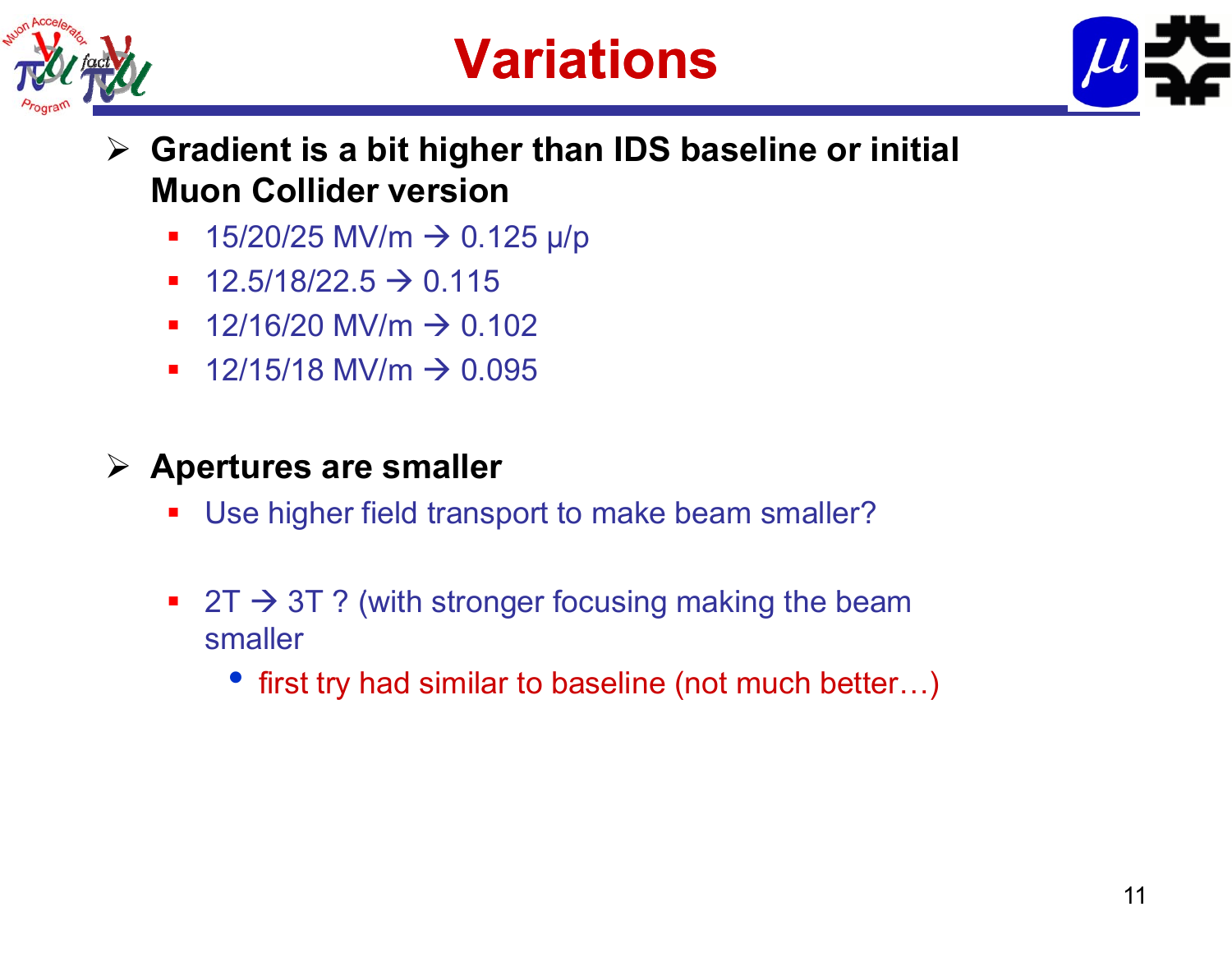





#### **325 Mhz Front End Possible**

- $\overline{\phantom{a}}$ similar capture to baseline
- $\blacksquare$ shorter system
- **Needs higher gradient rf and a bit stronger transverse focusing**